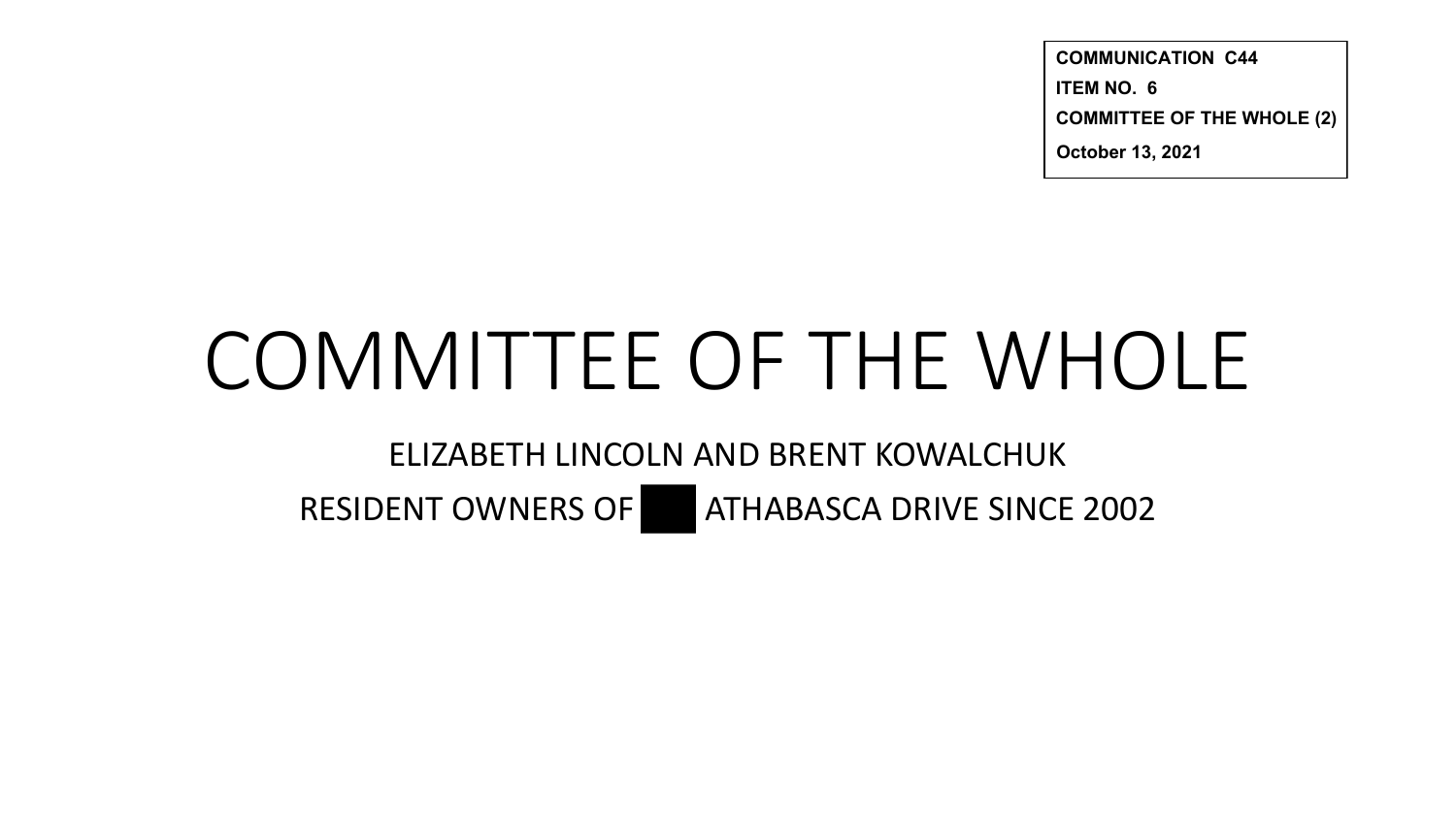# Athabasca Community Traffic Study/Actions

- Support
- Do not support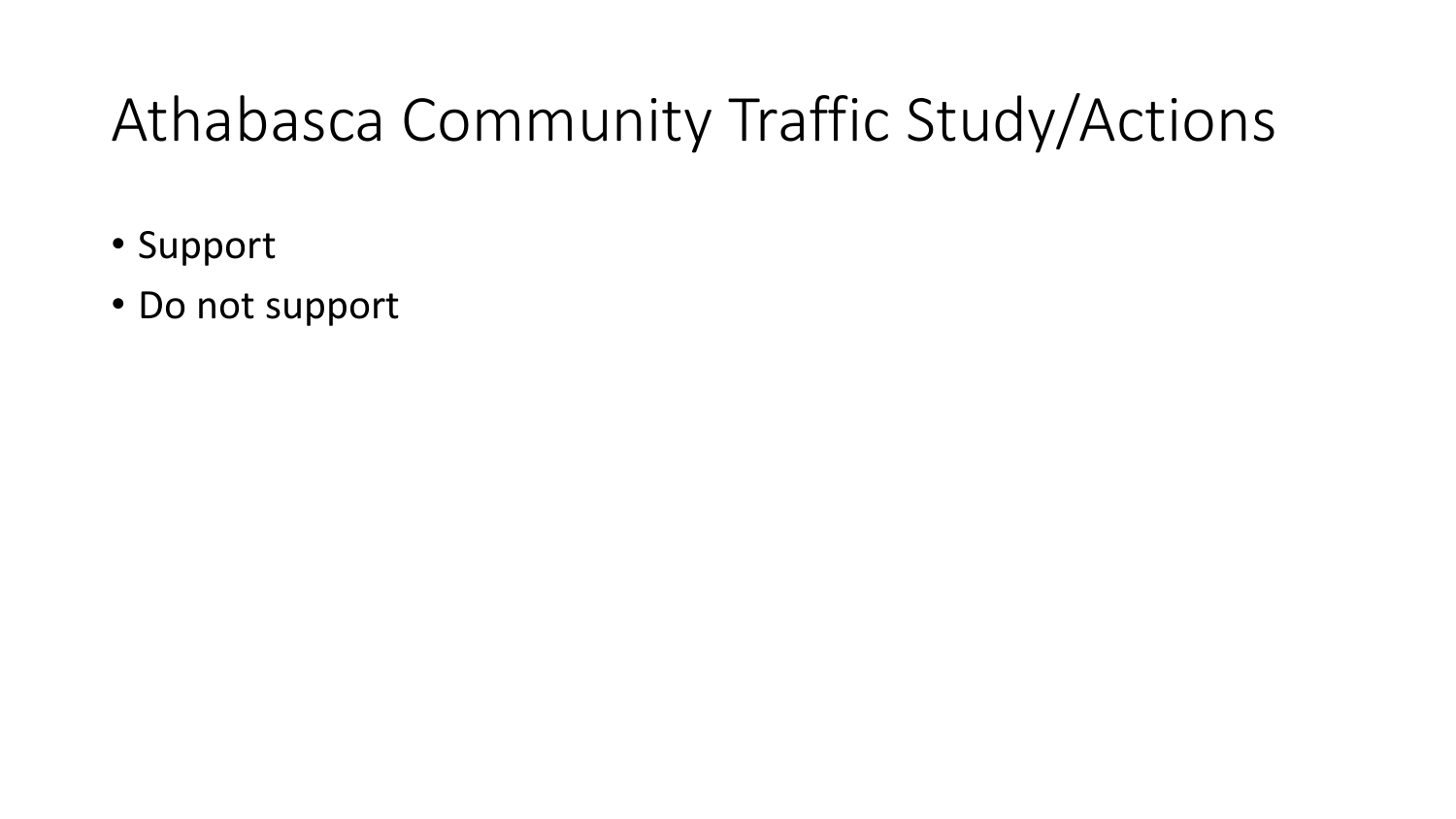# Support

•

- Stop sign at Hunterwood Chase (South) and Athabasca Drive
	- Breaks up a 1 km stretch of uninterrupted roadway along Athabasca Drive.
- More by-law enforcement of daytime street parking over 3 hours, and overnight street parking
	- Decreases driver visibility of pedestrians. We have a growing number of pedestrians who prefer not to use the sidewalks. Parking on both sides of the road at the same time exacerbates the issue.
	- Impairs a driver's ability to exit their driveway safely.
- Crosswalk painted ladder markings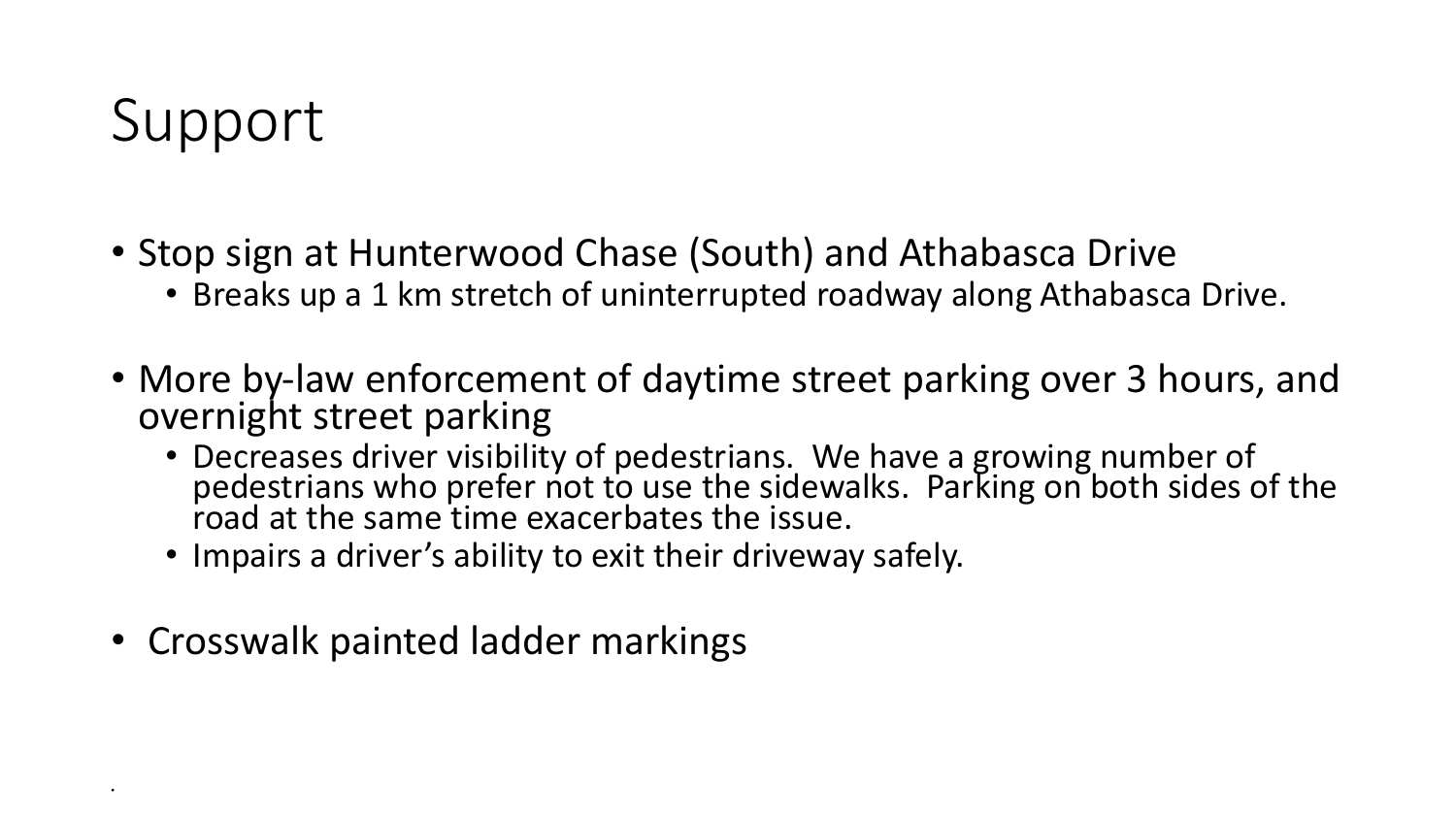### Do not support

- a. Legalization of illegal street signs including "Drive Safe"
	- Visual obstacle to having a full view of the road
	- Hazardous wired signs blow onto road
	- Emotionally distressing
- b. 9 Warning signs
	- Locations? Outstanding road safety complaint made to By-Law in 2018, 2020 and again in 2021. More street obstacles will only add to our pre-existing hazardous condition
	- How is success measured? Before/after proof of effectiveness? ROI?